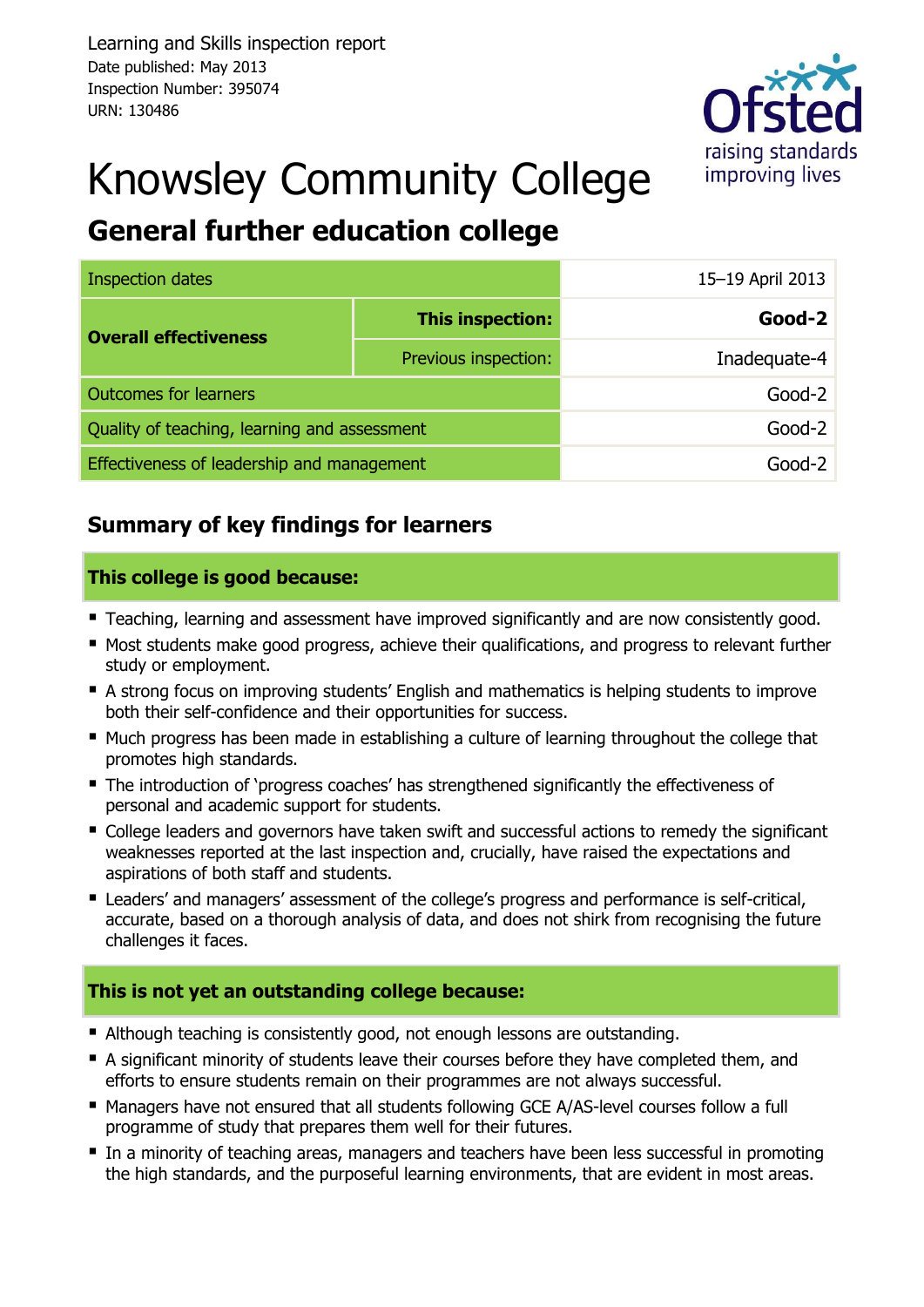# **Full report**

# **What does the college need to do to improve further?**

- Raise the proportion of outstanding lessons by ensuring that lesson observers are trained to identify the precise characteristics of the very best teaching and learning, and work with teachers to share such practice across the college.
- Review the curriculum offer in the sixth form, and strengthen advice and guidance, to ensure that all students on A/AS-level courses follow full programmes that match both their prior achievements and their aspirations.
- Raise standards further by ensuring that all teachers have the highest expectations of students and reinforce these expectations as soon as students arrive at lessons. Ensure that classrooms are equipped to promote an attractive and professional learning environment that reflects the subjects being taught in them.
- Collect information on students' destinations more assiduously so that college managers can assess more accurately the impact the college has on students' progression to employment, further education or training.
- **Ensure that the strategy to tackle the college's fall in enrolments and secure its viability leaves** local people of all ages with clear and coherent curriculum choices designed to widen, rather than narrow, opportunities.

### **Inspection judgements**

| <b>Outcomes for learners</b> | Good |
|------------------------------|------|
|------------------------------|------|

- Since the last inspection, college staff have taken effective steps to ensure that most students are on appropriate courses that prepare them well for further education, training or employment. The proportion of students who complete their courses successfully has risen significantly over the last two years, and this improvement is evident in nearly all subject areas. Evidence collected during the inspection points to a further improvement in the current academic year.
- A large majority of students make good progress during their course. A strong focus on helping students to improve their English and mathematics has led to a notable improvement in this aspect since the last inspection, and is instrumental in preparing students more effectively for their futures. On vocational courses, most students are developing quickly both their practical and theoretical skills. For example, engineering students are adept at using industry-standard tools and machinery, and sports students develop high-level coaching skills.
- Students' results on academic courses have improved significantly since the last inspection and most students, particularly on AS-level courses, make good progress from their low prior attainment. Students who complete a full A-level programme are usually successful, and many progress to university. However, too many students in the sixth form do not take a sufficiently broad range of courses, particularly in their second year of study, and this limits their opportunities for successful progression. Results on GCSE courses are mixed, but are good in English and improving in mathematics.
- Much has been done to improve the culture of learning at the college, and the impact of this is evident in students' improved attendance at, and punctuality to, lessons. In most subjects, students arrive on time and are keen to learn. However, in a small minority of areas teachers are too tolerant of some students' casual attitudes and do not do enough to promote the high standards that will help students to prepare for their future.
- The proportion of apprentices who achieve their qualification has improved over the last three years, although too many take too long in doing so. The number of apprentices who progress from intermediate to advanced level is improving, although it is low for those following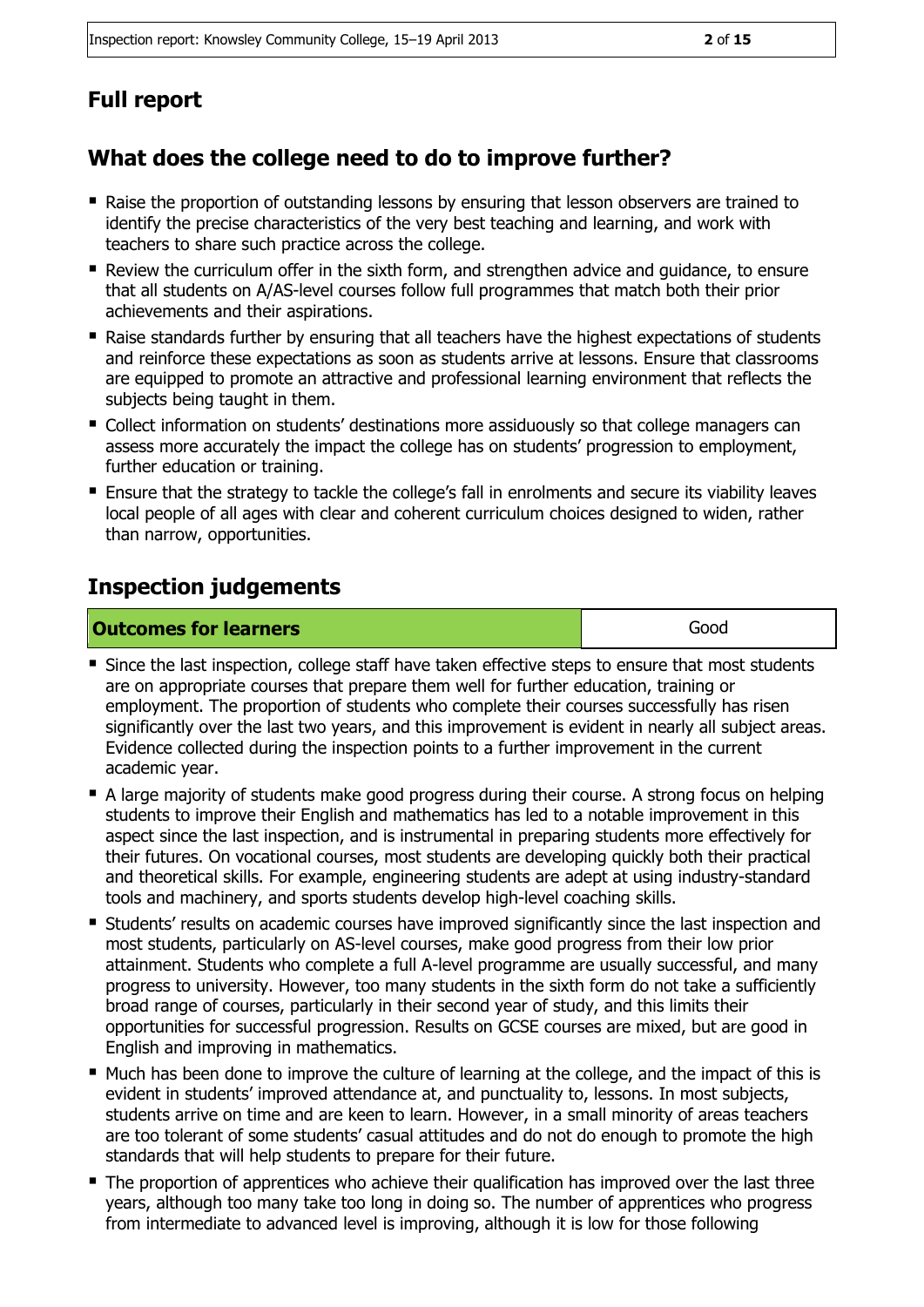programmes in health and social care. Learners on other training programmes in the workplace achieve well.

- Most apprentices benefit from their programme, both in developing their work-related skills and the broader attributes of good employees. The training improves apprentices' ability to reflect on their performance at work, to identify how they can improve, and to use these insights to benefit both their own confidence and their employer's faith in their abilities; in some cases, this has led to rapid promotion at work.
- **Most students at the college come from areas of Merseyside that are characterised by relative** economic deprivation, and the college does much to help these students to achieve as well as those from more affluent areas. Students who need extra help with their studies achieve at least as well as others. Although female students are slightly more likely to succeed than males, the difference is not significant in most subject areas.
- College staff are highly effective in focusing on helping students not just to achieve their qualifications, but also to develop broader personal, social and employment-related skills that can help them to secure prosperous futures. Many students progress to appropriate employment or further training, but college leaders recognise that they do not know the destination of too many learners.
- The standard of students' work is improving, and since the previous inspection teachers and students have collaborated in raising expectations of what students can achieve. Although there is more to do, much progress has been made in establishing a culture where barriers to achievement are not regarded as insurmountable.

#### **The quality of teaching, learning and assessment Figure 4** Good

- **Students benefit from teaching, learning and assessment that are much improved since the** previous inspection. As a result, students' achievements, and the quality of provision in subject areas and in work-based learning, have improved significantly. Most lessons at the college are good, as is individual coaching of apprentices in the workplace. A small minority of lessons are outstanding, for example in practical sports. The proportion of lessons that require improvement has diminished rapidly since the last inspection.
- Teachers have high expectations of their students, and deploy a range of techniques to motivate and interest them. Significant investment in staff development to improve teaching and learning has improved teachers' confidence and broadened their repertoire of teaching strategies. As a result, most teachers ensure that the activities and tasks that students participate in promote effective learning by maintaining students' interest and encouraging them to think for themselves. In the minority of lessons that are less successful, teachers are inclined to talk for long periods without checking that students are learning effectively.
- Teachers and trainers, in both college and work-based settings, have good expertise in their vocational subjects. Most teachers plan their lessons carefully to take into account the varying abilities and dispositions of the students in the group; for example, in both English and mathematics teaching materials are designed to suit different levels of aptitude. However, on occasions more-able students are not challenged sufficiently to work at a higher level, and workbased learners do not always develop independent learning skills. Additional support staff are deployed well by teachers to help individual students.
- Many teachers and trainers make good use of new technologies to help students to learn. Interactive whiteboards are often used adeptly to extend and enliven learning. The college's virtual learning environment (VLE) is used well by students, both as a repository of teaching materials and, increasingly, as a resource for extended study. Resources generally are good, although classrooms in some areas of the college are uncared for and do not provide an attractive learning environment.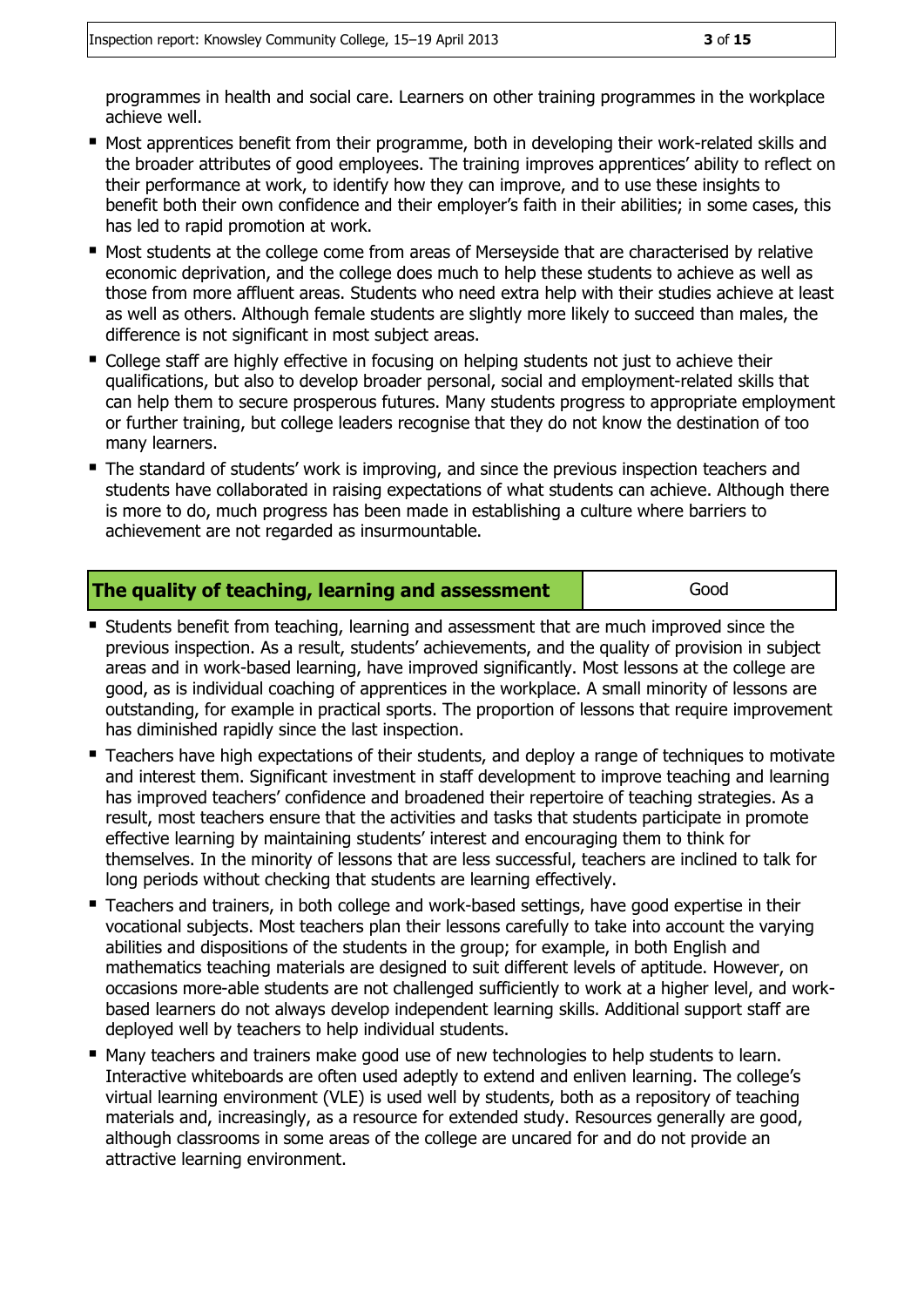- Assessment of students' work is good. Teachers and trainers usually give detailed and accurate feedback on learners' work, and students and apprentices are clear about what they need to do to improve and achieve their targets. Grammatical and spelling errors are usually corrected.
- A determined effort to help students and apprentices to improve their English and mathematics is having an impact. Most teachers take every opportunity they can to reinforce the importance of the accurate use of language, and to help students to develop their confidence in doing basic calculations. Teachers and trainers are increasingly skilful at persuading students and apprentices of the vocational relevance of being competent in English and mathematics.
- The college's internal mechanisms for assuring the quality of teaching are largely effective in identifying the characteristics of lessons that are good or better, and those that require improvement. However, the proportion of lessons judged to be outstanding by college observers is significantly higher than inspection evidence suggests is the case.
- **Students and apprentices receive good support and guidance throughout their engagement with** the college. A strong emphasis on ensuring that learners are on the right course has been effective, with the exception of a minority of students on A-level programmes. Students and apprentices who are likely to need extra help with their studies are identified at the start of their course and receive good support thereafter. Recently introduced 'progress coaches' play a pivotal role in supporting students to achieve, setting them challenging targets, and monitoring their progress; their work is highly effective in improving attendance and raising students' aspirations. Good communications between assessors and employers in work-based learning ensure that apprentices' classroom training is integrated well with what they do at work.
- The ability of teachers and trainers to promote equality and diversity in lessons is inconsistent. Many teachers are skilful at exploiting opportunities to raise students' awareness and understanding of the diversity of modern Britain, for example through challenging stereotypical preconceptions and promoting discussion. A minority, however, do not recognise such opportunities. Nevertheless, as a whole, college staff have engendered a culture of mutual respect and tolerance of cultural differences.

#### **Engineering Learning programmes for 16-18 Learning programmes for 19+**

- **Students benefit from good teaching, learning and assessment; as a consequence, the** proportion of students achieving their qualifications has improved and is high. Although in the past too many students have left college before completing their course, management actions have improved the retention rate in the current year.
- **Teaching and learning in the majority of lessons are well planned. Students participate in a** range of activities that challenge and motivate them. Interactive learning technology is used imaginatively to aid understanding; for example, through video clips showing animated electrical circuits and moving vehicle transmission systems. In a motor vehicle workshop session, students carried out brake checks and replaced parts on cars with confidence. In electrical engineering, students interpreted wiring diagrams to construct working single and double domestic electrical switch circuits to industry best practice.
- Students use a range of good industry standard tools and equipment in well-organised and maintained workshops. Motor vehicle workshops are equipped to a standard comparable with a modern garage; in engineering there is a range of turning and milling machines with a separate area for bench fitting; and in electrical engineering the workshops are arranged into individual booths to simulate domestic and commercial wiring installations. Students are taught industry best practice by teachers who are experienced ex-practitioners, with emphasis placed on health and safety, risk assessment and hazard identification.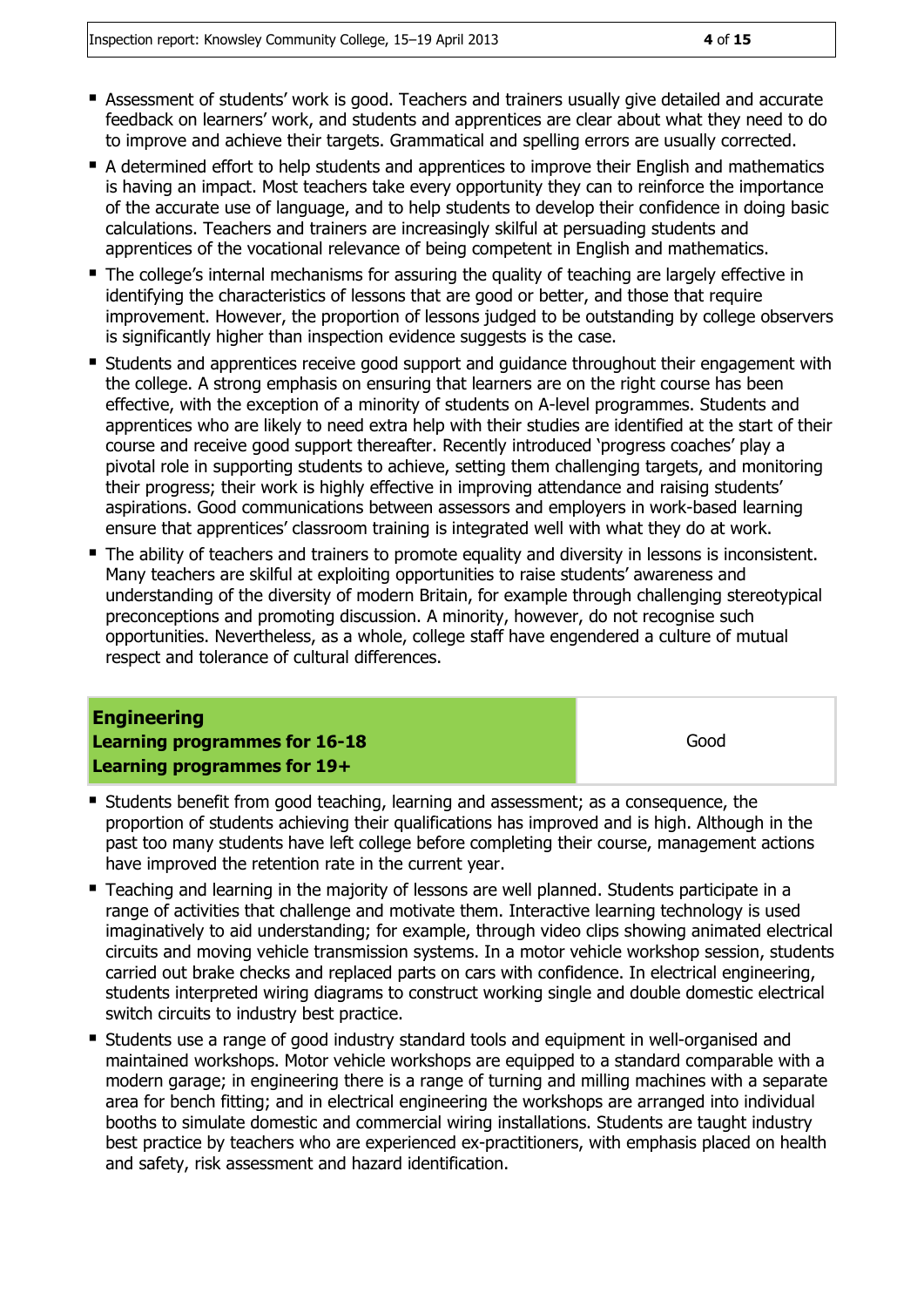- In the majority of lessons effective use is made of question and answer techniques, including quizzes, to check students' progress. However, the lack of directed questioning in a few lessons means that teachers cannot be sure that all students have understood.
- **Students' prior abilities and needs are assessed at the beginning of their course and their** progress is closely monitored. Teachers agree actions with students to improve their work; these are recorded online and reviewed during tutorials. Students receive good pastoral support throughout and a series of themed tutorials help students to develop wider life skills. For example, in one tutorial session, students focused on how to promote themselves to a potential employer through curriculum vitae writing.
- Assessments are frequent, rigorous and well organised. Teachers return marked material promptly with any grammatical errors identified and with written comments that are helpful and lead to improvement. Students access a range of good learning materials from home through the college's on-line resources to extend their knowledge, and the resource centre at the college is well stocked.
- All students attend classes which improve their prospects of employment by developing their English and mathematics. Functional skills are further developed in lessons, where students are required to complete work specification records and quantify material costs on completion of a task.
- Students work collaboratively in groups and pairs, are respectful, share ideas and help each other. However, teachers do not do enough to help students to understand the diversity of customers they will encounter at work, and how to respect and respond to the needs of those from different cultural groups.

#### **Sport and public services Learning programmes for 16-18 Learning programmes for 19+**

- Teaching, learning and assessment in sport and public services are good, despite the poor results achieved by students in 2011/12. In the current academic year, management actions to improve the quality of provision, including staffing changes, have had a positive impact on the quality of teaching. Students enjoy their lessons and the majority make good progress.
- **Teachers plan lessons well and include interactive activities that link effectively to industry. In** the majority of sessions teachers use effective questioning strategies to develop higher-level thinking skills. For example, public services students evaluated their performance well in a simulation of a 'Falkland Islands incident'; individual students were able to identify which skills they needed to improve and what they would do next time.
- In a small number of lessons teachers do not challenge students sufficiently to make enough progress. Teachers do not always use information about students' prior attainment to plan lessons to meet students' varying abilities. These lessons include interesting group activities, but on occasions the tasks set are not sufficiently challenging for more-able students.
- **E** Students are very willing to contribute in lessons. They take responsibility to lead, coach and organise sports sessions. For example, students led a well-planned strength and conditioning session, creating good working relationships and mutual respect. Effective use of filming supports students to evaluate their personal strengths and weaknesses.
- Students demonstrate good employability skills including leadership, confidence, the ability to communicate well, teamwork and organisation. Opportunities for voluntary work with the local community and schools benefit students and support their personal development. For example, sports injury students provide a weekly service at Wigan Warriors Rugby Club.
- Very good links with employers help to improve learning activities and students' acquisition of vocational skills. For example, in public services a variety of serving members of the uniformed services attend the college regularly as guest speakers, and their input benefits students' understanding of the world of work.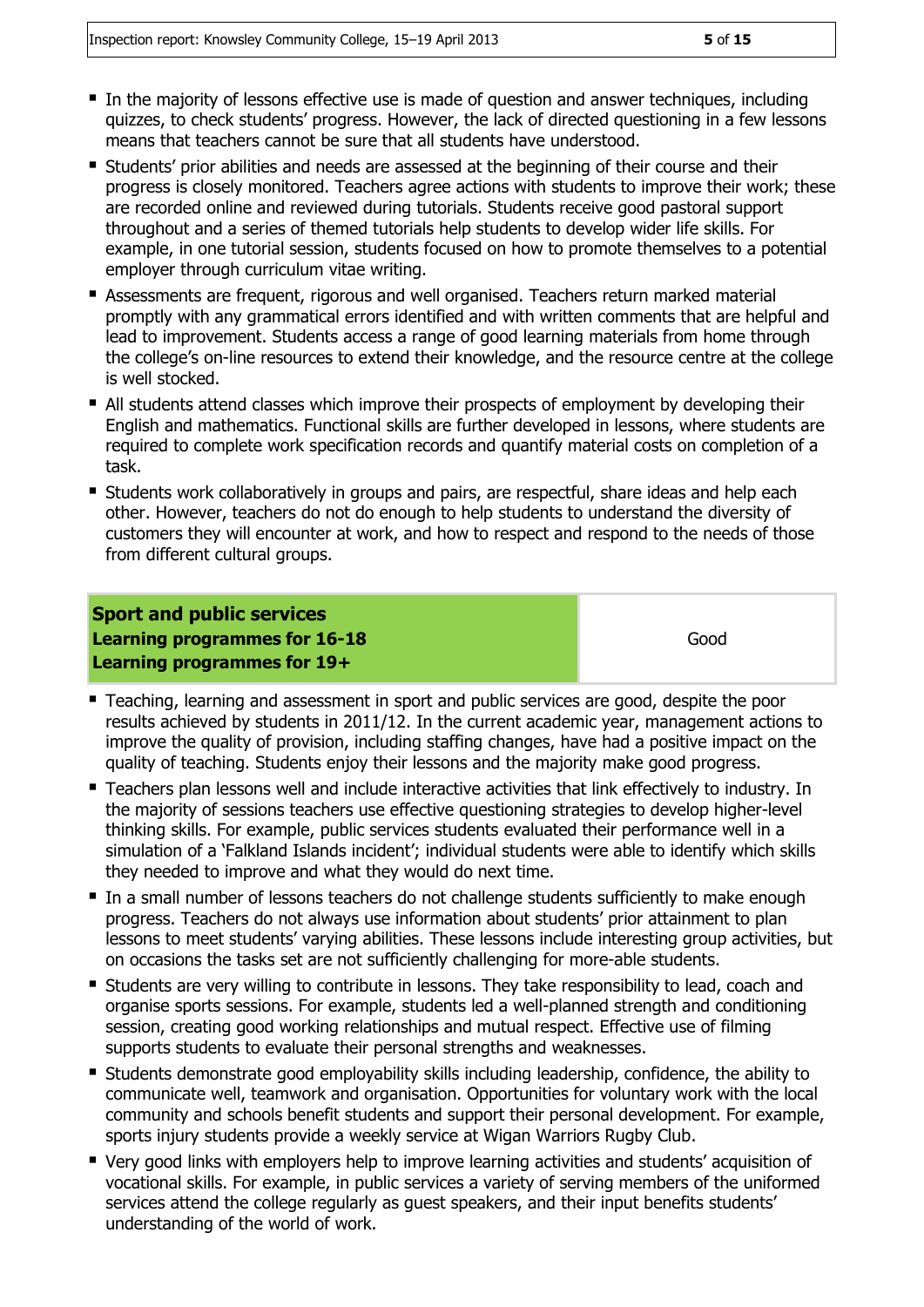- Students use a wide array of modern sports equipment to improve their learning and support their career aspirations. Resources include a sports injury clinic, sports halls, an industrystandard fitness centre and climbing wall. Students use leading-edge video analysis software to improve their coaching skills. They develop their leadership skills through access to a wide variety of outdoor venues.
- Students' development of literacy, language and numeracy in lessons is good. For example, students were awarded points for correct spelling in an activity in which they had to label the bones in the lower leg. Teachers correct grammar and spelling errors in marked work and students use this to improve their grades. Many students use the drop-in support service for help in checking their work.
- Assessment of work is good. Written feedback on work is prompt, identifies clearly the reasons for good performance and explains carefully how students can improve. The monitoring of students' progress is very good and teachers update progress records promptly. The support from the 'progress coach' is highly regarded by students in helping them to understand how they are doing and what they need to do to improve.
- The promotion of equality and diversity is good. An understanding of diversity is integrated into students' courses and the teaching of the subject is stimulating. For example, sports students had their awareness of disability heightened by being involved directly in the planning and implementation of a day involving children with learning difficulties and/or disabilities, and organising events for the homeless to improve their health.

#### **Foundation English Learning programmes for 16-18 Learning programmes for 19+**

- The quality of teaching, learning and assessment is good; as a consequence, the proportion of students achieving their qualifications in English has improved and was high in 2011/12. Students' progress in lessons is good. All students are making at least the progress expected of them and many are working above the standard expected for their stage and level of programme. For example, in an entry-level lesson the students found 10 new, powerful words from a selection of leaflets and successfully incorporated them in context into a personalised promotional leaflet.
- Good levels of commitment, care and support from staff during individual and group work create a positive learning environment which fosters a culture of high aspirations. This supports the students' development of language skills as well as building their confidence and ability to work effectively in a team. Students enjoy their lessons and are enthusiastic and positive about their learning experience at the college.
- Teachers use their skills and expertise well to plan a wide range of contextualised and innovative activities in lessons. These activities are well crafted to motivate students and build upon their strengths and interests to maximise their progress. For example, teachers used tattoos to show students the potential impact of mistakes with apostrophes, and unforgettable song lyrics to reinforce key grammar points.
- In most lessons teachers reinforce routinely the link between lesson content and assessment and give students relevant hints on examinations to ensure that they perform their best. In GCSE English the teacher's impressively expert knowledge of Shakespeare's key characters and their relationships in his plays provided an excellent resource to support, enrich and reinforce students' preparation for assessment.
- In a small minority of lessons teachers do not give students enough to do; they spend most of their time listening to the teacher. As a result, students do not make sufficient progress in developing their English. Students do exactly the same work regardless of the differences in their abilities.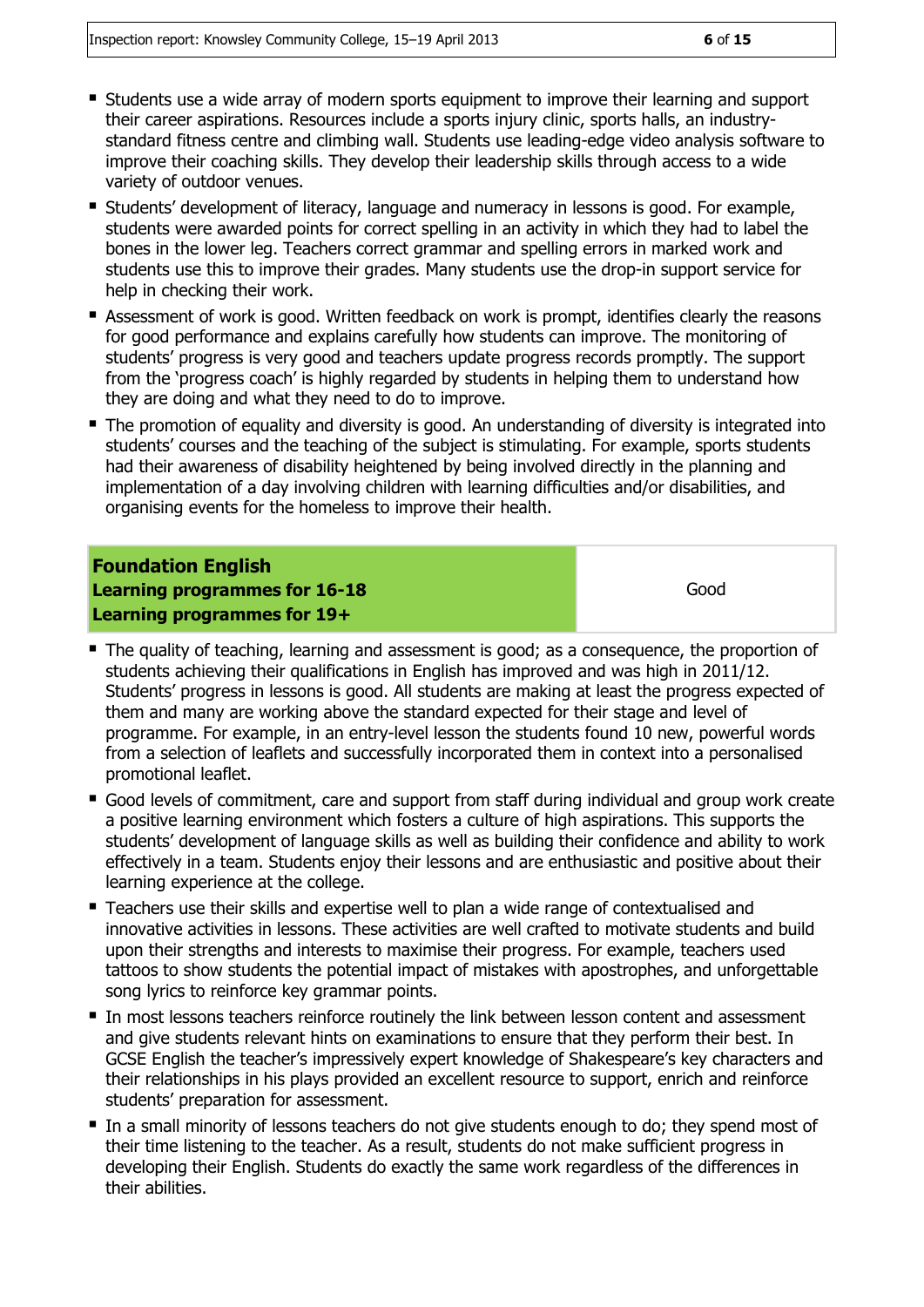- Students benefit from teachers' imaginative use of information and learning technology to deepen their knowledge and understanding of key learning points. In one functional skills lesson a group game on the interactive whiteboard successfully reinforced the difference between the language of informative and persuasive writing styles.
- Initial assessment is now in place for all students on foundation-level English programmes to establish their starting point and ensure they are on the right level of course. However, too often students do not know exactly what they need to improve their written or spoken English, because they do not agree clear targets with their teachers. Teachers give students detailed and helpful written feedback on their work in many instances; however, a minority of teachers annotate students' work with brief, unhelpful comments.
- Oral feedback from teachers is good. Teachers use questioning techniques effectively. In an adult literacy class, teachers created highly effective promotional leaflets through good individual question and answer which supported students to develop their thinking skills.
- Activities and teaching methods encourage positive relationships and mutual respect between diverse groups of students and staff. In one lesson a discussion on gun crime evoked stereotyping of those involved in this type of criminal activity by students. The teacher successfully explored the potential damaging effects of this type of stereotyping with the students.

**Foundation mathematics Learning programmes for 16-18 Learning programmes for 19+**

- Teaching, learning and assessment have improved and are good. This improvement is reflected in the high proportion of students achieving their qualifications on most functional skills mathematics and discrete numeracy courses. Although GCSE mathematics results were disappointing in 2011/12, module results in the current year are much improved. The improvement in the quality of teaching has been brought about by improved performance management combined with effective professional development for teachers.
- Most students make good progress in comparison with their mathematical ability on entering the college, which is often low. In lessons, students successfully develop numeracy skills relevant both to their everyday lives and the skills needed on their vocational courses. Students' attendance at a minority of lessons is low.
- Teachers provide students with effective individual support and interesting learning activities. Well-planned activities and relevant, interesting learning materials help learners to overcome barriers to learning and develop their basic numeracy skills. In one lesson, health and social care students accurately used their numeracy skills in a task based on planning a holiday within a budget. They solved problems confidently using skills in estimation, multiplication and subtraction.
- Most teachers ensure numeracy activities are related to vocational or real-life contexts; as a result, students gain in confidence and see the relevance of mathematics. For example, motor vehicle learners successfully used basic arithmetical operations and the calculation of mean, median and mode when completing a task on the average profit of a self-employed motor vehicle technician.
- **Teachers successfully plan learning to meet the range of abilities of the students; their plans** include a range of activities at different levels to help students to improve. This is particularly effective in functional skills sessions where students are of mixed ability. Extension activities challenge those students working at a higher level.
- **Most teachers present explanations clearly, and make good use of directed questions to check** and develop students' understanding of mathematical methodology. In the most successful lessons, teachers link activities together well so that learners see clearly the way in which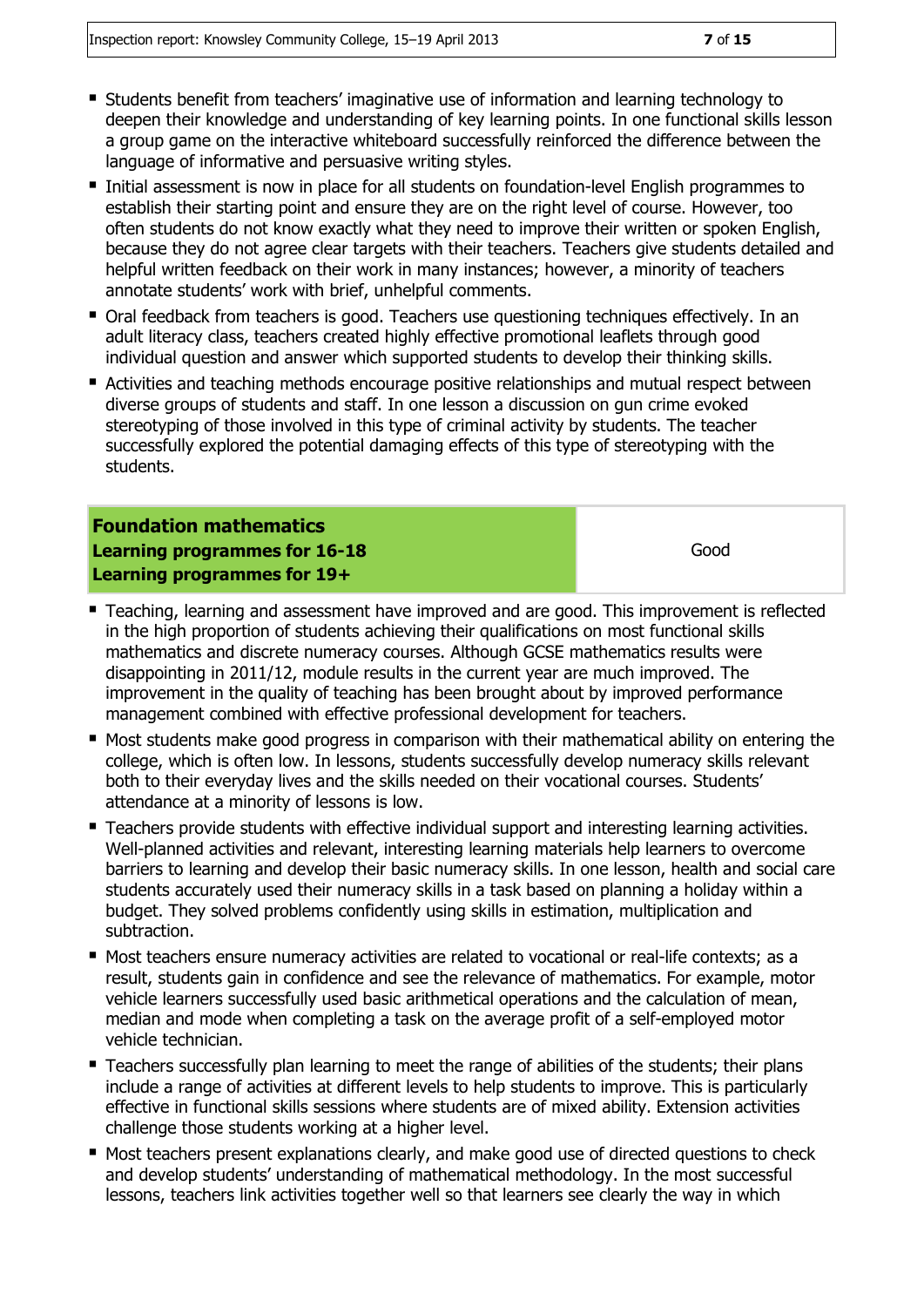developing sound underpinning numeracy skills can lead on to applying them to more complex calculations.

- **Students cooperate well in small groups or in pairs to consolidate their learning and to recognise** and record the progress they are making. Teachers prepare students well for examinations by providing clear feedback, practical advice and tips on examination requirements and opportunities to practise under test conditions.
- Teachers mark students' work regularly and provide helpful written and verbal feedback. Students know what they have achieved and what they need to do to improve. In class, regular verbal feedback and praise motivate students and encourage them to aspire to higher standards. Both students and teachers use the college individual learning plan system to record progress. However, there is insufficient use of personalised learning targets in sessions to monitor the progress of individual students.
- Teachers use a good variety of learning materials to support students to develop their numeracy skills. The VLE contains a useful range of numeracy-related learning materials and teachers actively encourage students to use the on-line resources to extend and consolidate their skills. Short video clips, songs and rhymes are used well to help students to remember the language of mathematics.
- An atmosphere of mutual respect is evident in lessons. Students enjoy their sessions and feel supported to overcome barriers to the individual acquisition of mathematical skills.

#### **Business studies and law Learning programmes for 16-18 Learning programmes for 19+** Good

- The quality of teaching, learning and assessment is good and this is reflected in the significantly increased number of students who achieved their qualifications in 2011/12. A range of management strategies have contributed to a vastly improved student experience and students now make good progress. Many students perform at a level higher than expected.
- In the majority of lessons, students acquire knowledge, understanding and skills that enable them to participate confidently in specialised discussion, and successfully undertake practical, commercial tasks. Examples include applying case law to events in the news such as gay marriage, and preparing to stock and promote a small retail outlet.
- Most lessons are lively and students find them interesting. Teachers use an imaginative and wide range of activities to interest students; for example, mind-mapping of different recruitment triggers, and paired analysis of a hypothetical new statute. On-line timers are used in many lessons to maintain a good pace.
- Assessment is good. Teachers regularly check if students are learning using a variety of methods including quizzes, past exam papers and targeted questioning. Students receive prompt feedback on written work and this helps them to identify what they need to improve. Spelling, punctuation and grammatical errors are usually pointed out. In a minority of cases, written feedback is not sufficiently detailed.
- Teachers and personal tutors know how well students are doing. Students are aware of their targets, and are encouraged to strive for high grades and not to settle for 'being average'. One teacher has introduced objectives cards which students use to identify what they need to achieve in the lesson and self-assess their progress.
- **Independent and peer learning are used effectively in most sessions. Many lessons begin with a** dynamic starter activity to stimulate thinking and encourage punctuality. Information and learning technology are often used effectively, but more could be done to enhance learning, for example by using mobile phone technology. The VLE is used and valued by students.
- The development of students' English and mathematics is consistently of a high standard. Spelling exercises and key business terminology tests are a regular feature in many lessons.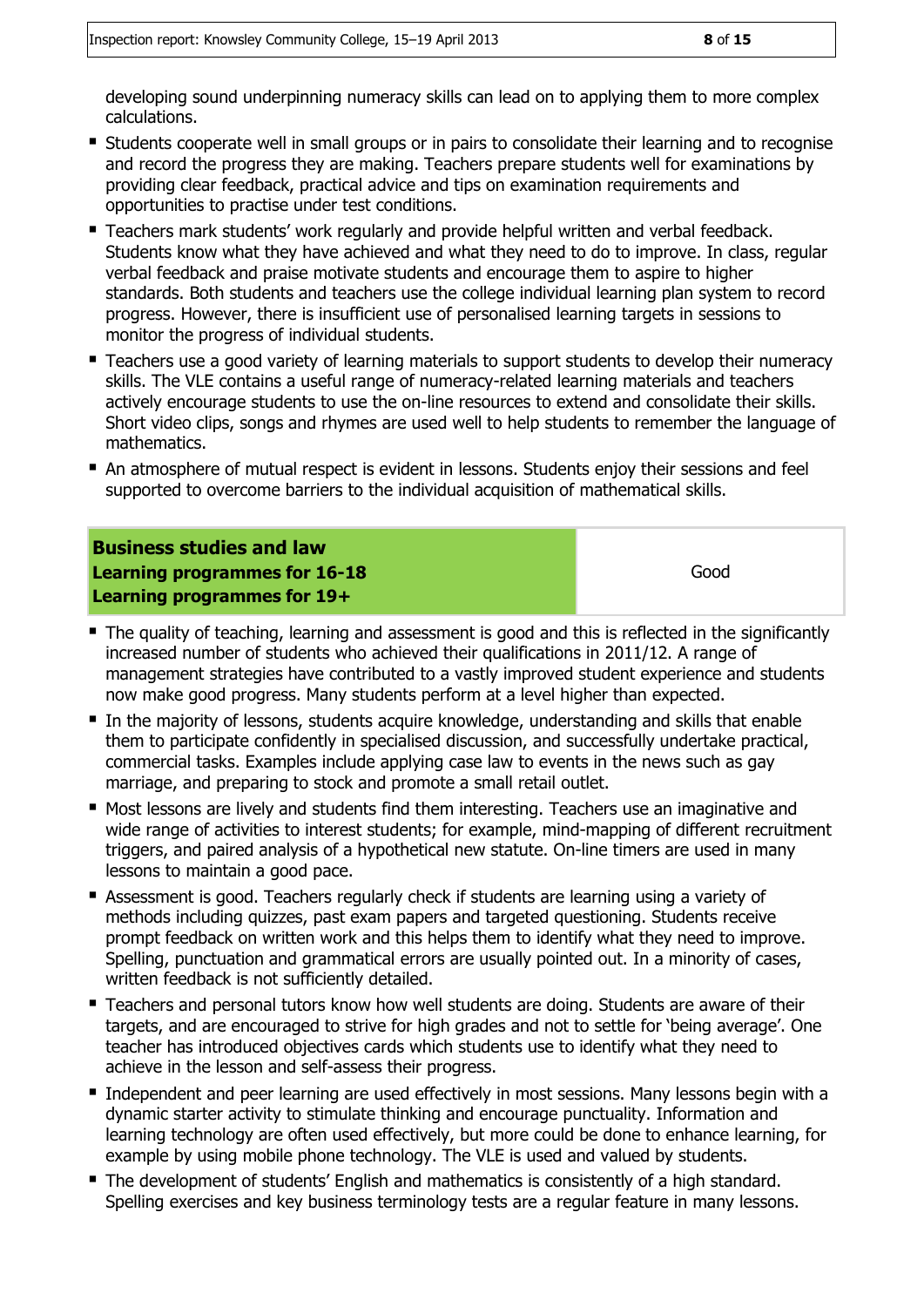- In a small minority of sessions, students spend too much time listening to the teacher's explanations and consequently do not have to think for themselves. In weaker lessons, activities and questioning are not used well enough to develop students' higher-level thinking and analytical skills.
- Students develop a good understanding of the world of commerce and business, together with practical skills that prepare them well for employment. Many activities promote independent or collaborative working. Students speak highly of their increased confidence and are well-prepared for examinations. The recent introduction of a college shop which is to be run by business and accounting students offers an exciting opportunity for skill development and independent learning.
- Students are prepared well for higher education and employment by their personal tutors. Behaviour, attendance and punctuality are good. A culture of mutual respect and support for each other is promoted well in lessons, and rare instances of inappropriate comments are challenged immediately.

#### **The effectiveness of leadership and management Good**

- **Since the previous inspection, college leaders have pursued a determined and successful** strategy to improve the quality of provision for students. A culture change is evident in the organisation that is based on raising the expectations of staff and students. This is well supported by staff. Targets set are more challenging and success rates for students have improved significantly.
- Governance of the college has improved significantly and is now good. Following the previous inspection, the board carried out a fundamental review of its effectiveness. The ability of the board to monitor the work of the college effectively has been strengthened by new appointments and training for governors. The quality of information received by members to assist their monitoring role is now good and is enabling them to provide effective challenge to senior leaders.
- The views of students are listened to well by both governors and managers to gauge the effectiveness of measures taken to improve their courses. Students' views are gathered through formal mechanisms, including through student governors and course representatives, as well as more informal visits to curriculum areas by governors and managers.
- **Duality assurance systems have been strengthened since the previous inspection and are** effective in bringing about improvements. Monitoring of the quality of teaching and learning is more rigorous and has led to an increase in the proportion of lessons that are good or better. In work-based provision, the college is changing the criteria used in the observation of sessions to better match that type of learning.
- **Performance management is now strongly linked to the outcomes of the monitoring of teaching** and learning. A shorter timescale is in place for staff to improve where underperformance has been identified and there are clearer links with the capability procedure if the required improvements do not take place.
- A new appraisal system is being piloted, but this is not yet used for all staff and there is inconsistency in the rigour with which the new system is being applied. For example, actions recorded for further improvement are not always specific enough.
- Management of the curriculum areas is good. Major improvements in the quality of data available to managers have strengthened their ability to monitor the courses they are responsible for, and regular meetings with senior managers ensure targets for improvement are reviewed regularly. The management of work-based learning and subcontracted work has improved since the inspection and effective systems are in place to monitor these aspects of the college's work.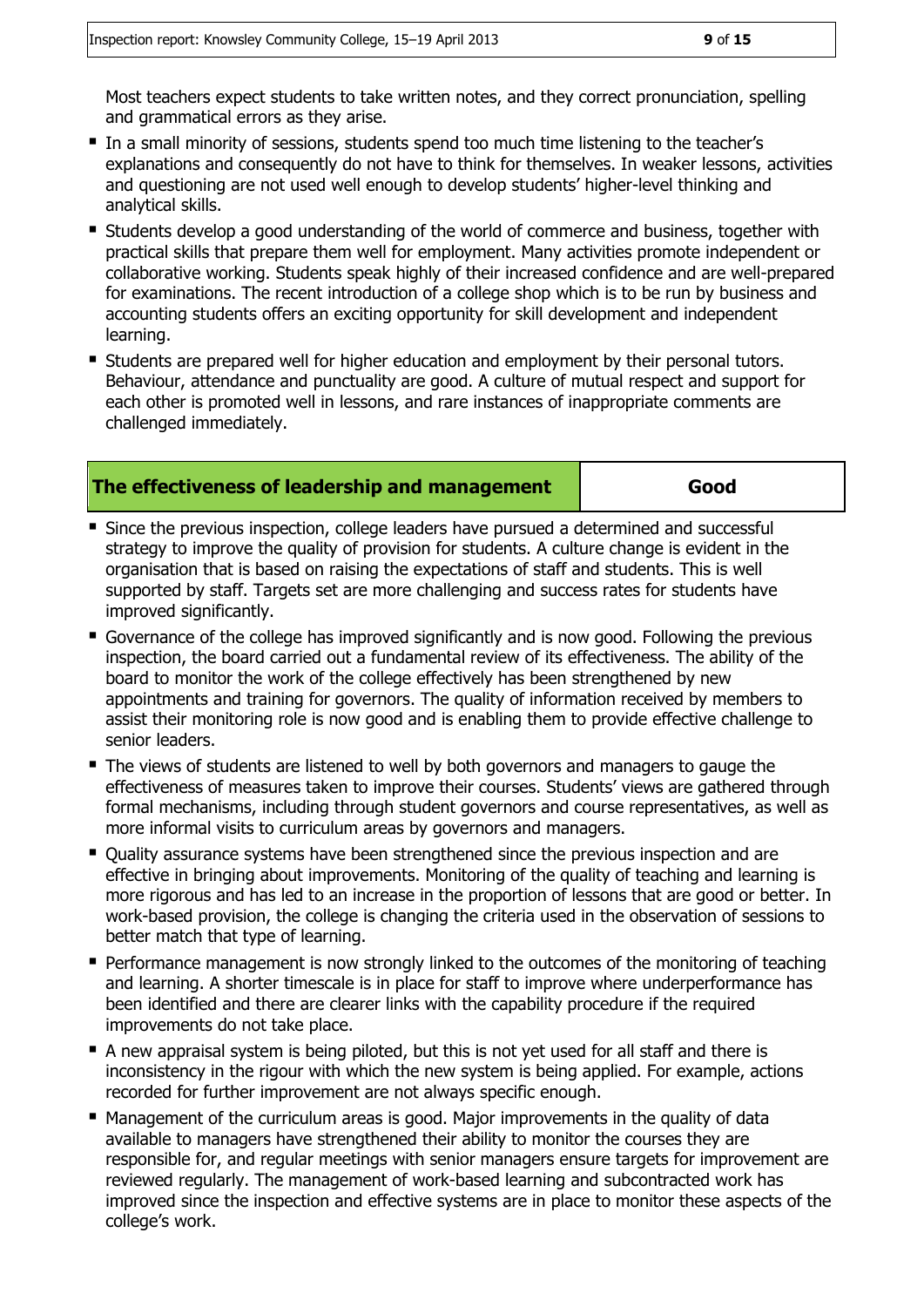- $\blacksquare$  The self-assessment report for 2011/12 provided a clear and honest account of strengths and areas for improvement in the college, and makes good use of a comprehensive suite of data. Further work has taken place in the current year to continue to improve self-evaluation; inspection evidence shows that the college's analysis of the quality of its provision is accurate.
- In response to a significant fall in student numbers in recent years, the college is undertaking a major strategic review of its curriculum and the new strategic plan sets out a clear vision for the future. It is working effectively with key strategic partners to strengthen the emphasis on employability skills and ensure courses are linked clearly to identified job opportunities. Links with employers are being strengthened, for example through the employer forums. The college works effectively with JobCentre Plus to provide successful courses for unemployed adults at its Workworld centre.
- The impact of the fall in student numbers on the college's financial situation resulted in an urgent need for action to tackle this. Measures already taken have led to a reduction in expenditure and governors have approved draft proposals for significant further cost reductions. At the time of the inspection, consultation was taking place on some of these proposals. It is too early to judge the impact of the measures being taken.
- Resources to support learning are generally good, including specialist vocational equipment. Some general classrooms lack ownership by curriculum areas and do not provide a stimulating learning environment.
- The promotion of equality and diversity is good. The college monitors well the achievement of different groups of students and has successfully narrowed gaps in success rates; for example, success rates for adult students improved significantly in 2011/12. Staff are skilful at promoting a culture of respect for others within the college and many use opportunities within the curriculum to deepen students' understanding of equality and diversity.
- The college has appropriate measures in place for the safeguarding of students, including effective links with external agencies, and fulfils all its statutory obligations in this respect.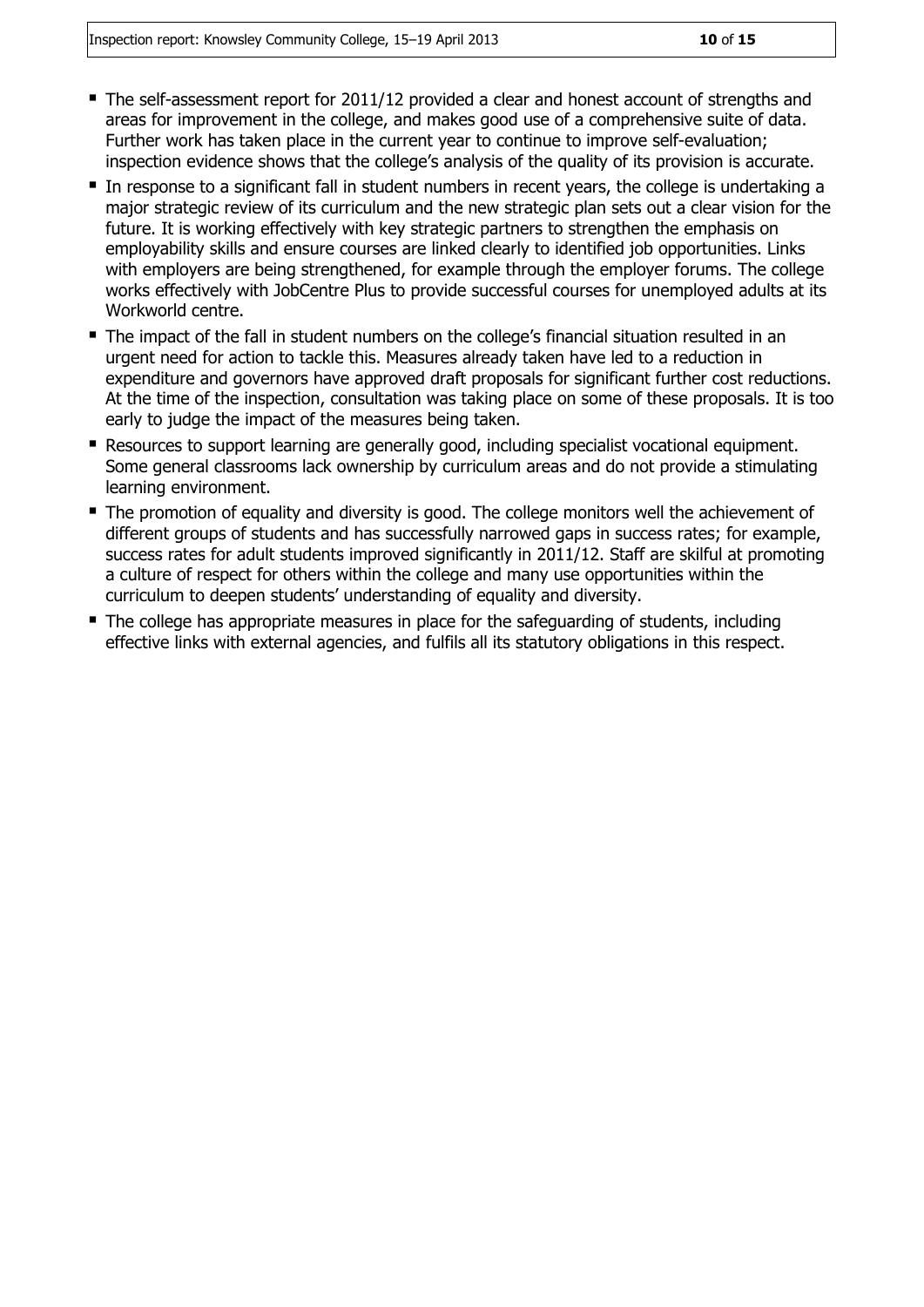# **Record of Main Findings (RMF)**

| <b>Knowsley Community College</b>                                                                                                                             |                |                              |                                    |                 |                             |
|---------------------------------------------------------------------------------------------------------------------------------------------------------------|----------------|------------------------------|------------------------------------|-----------------|-----------------------------|
| <b>Inspection</b><br>grades<br>are<br>based<br>provider's<br>on<br>a<br>performance:<br>1: Outstanding<br>2: Good<br>3: Requires improvement<br>4: Inadequate | <b>Overall</b> | 16-18 Learning<br>programmes | Learning<br>programmes<br>$19 + 1$ | Apprenticeships | Other work-based<br>earning |
| <b>Overall effectiveness</b>                                                                                                                                  | $\overline{2}$ | 2                            | 2                                  | 2               | 2                           |
| <b>Outcomes for learners</b>                                                                                                                                  | 2              | 2                            | $\overline{2}$                     | 3               | 2                           |
| The quality of teaching,<br>learning and assessment                                                                                                           | $\overline{2}$ | 2                            | 2                                  | $\overline{2}$  | 2                           |
| The effectiveness of leadership<br>and management                                                                                                             | 2              | 2                            | 2                                  | 2               |                             |

| Subject areas graded for the quality of teaching, learning and<br>assessment | <b>Grade</b>   |
|------------------------------------------------------------------------------|----------------|
| <b>Engineering</b>                                                           | $\overline{2}$ |
| <b>Motor Vehicle</b>                                                         | $\overline{2}$ |
| <b>Sport</b>                                                                 | $\overline{2}$ |
| <b>Public Services</b>                                                       | $\overline{2}$ |
| <b>Foundation English</b>                                                    | $\overline{2}$ |
| <b>Foundation mathematics</b>                                                | $\overline{2}$ |
| <b>Business</b>                                                              | $\overline{2}$ |
| Law and legal services                                                       | $\overline{2}$ |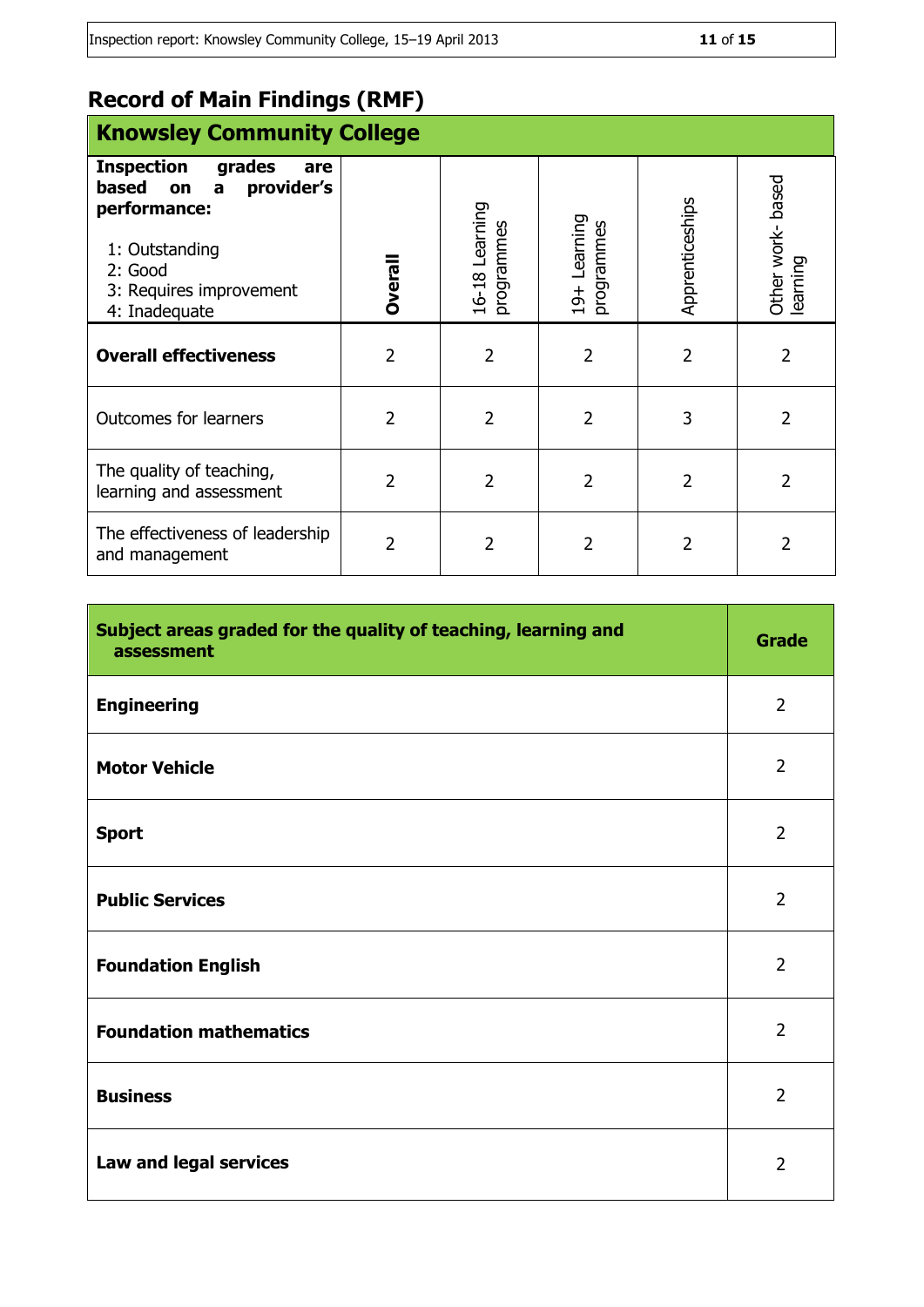# **Provider details**

| <b>Knowsley Community College</b>                                                    |                                   |  |  |
|--------------------------------------------------------------------------------------|-----------------------------------|--|--|
| <b>Type of provider</b>                                                              | General further education college |  |  |
| <b>Age range of learners</b>                                                         | $16+$                             |  |  |
| <b>Approximate number of</b><br>all learners over the previous<br>full contract year | <b>Full-time: 2,316</b>           |  |  |
|                                                                                      | Part-time: 5,277                  |  |  |
| <b>Principal/CEO</b>                                                                 | Steve Logan                       |  |  |
| Date of previous inspection                                                          | February 2013                     |  |  |
| <b>Website address</b>                                                               | www.knowsleycollege.ac.uk         |  |  |

| Provider information at the time of the inspection             |                     |       |           |       |           |       |                      |       |
|----------------------------------------------------------------|---------------------|-------|-----------|-------|-----------|-------|----------------------|-------|
| <b>Main course or learning</b><br>programme level              | Level 1 or<br>below |       | Level 2   |       | Level 3   |       | Level 4<br>and above |       |
| <b>Total number of learners</b><br>(excluding apprenticeships) | $16 - 18$           | $19+$ | $16 - 18$ | $19+$ | $16 - 18$ | $19+$ | $16 - 18$            | $19+$ |
| <b>Full-time</b>                                               | 302                 | 112   | 372       | 178   | 936       | 386   | N/A                  | N/A   |
| <b>Part-time</b>                                               | 163                 | 1,081 | 146       | 1,450 | 54        | 253   | N/A                  | 97    |

| <b>Number of apprentices by</b>                               | <b>Intermediate</b>                                |       | <b>Advanced</b> |       | <b>Higher</b> |       |  |
|---------------------------------------------------------------|----------------------------------------------------|-------|-----------------|-------|---------------|-------|--|
| <b>Apprenticeship level and age</b>                           | $16-18$                                            | $19+$ | $16-18$         | $19+$ | $16 - 18$     | $19+$ |  |
|                                                               | 328                                                | 383   | 86              | 506   | N/A           | 61    |  |
|                                                               |                                                    |       |                 |       |               |       |  |
| <b>Number of learners aged 14-16</b>                          | 184                                                |       |                 |       |               |       |  |
| <b>Number of community learners</b>                           | 605                                                |       |                 |       |               |       |  |
| <b>Number of employability learners</b>                       | N/A                                                |       |                 |       |               |       |  |
| <b>Funding received from</b>                                  | Education Funding Agency and Skills Funding Agency |       |                 |       |               |       |  |
| At the time of inspection the                                 | п<br>Develop-U                                     |       |                 |       |               |       |  |
| provider contracts with the<br>following main subcontractors: | п<br>Elliott Clarke                                |       |                 |       |               |       |  |
|                                                               | п<br>Group Horizon                                 |       |                 |       |               |       |  |
|                                                               | п<br>Liverpool Media Academy                       |       |                 |       |               |       |  |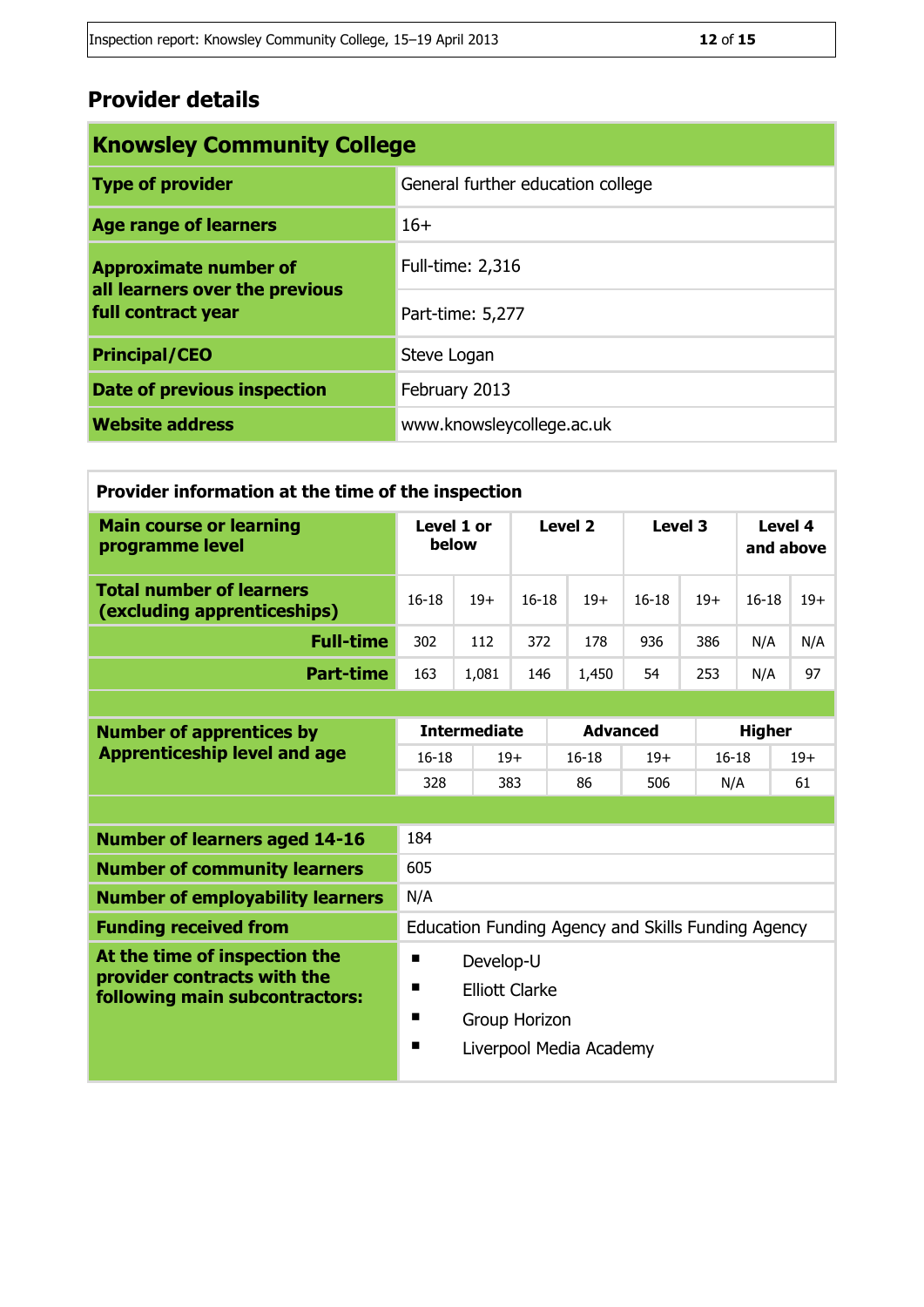### **Additional socio-economic information**

Knowsley Community College has two main sites, in Roby and Kirkby. The college attracts students from the Borough of Knowsley and from other parts of Merseyside. Knowsley is one of the most deprived areas of England, with residents facing significant social and economic disadvantages, including high rates of unemployment and high proportions of households dependent on benefits. Attainment at age 16 in local schools is poor, with only 41% of school leavers achieving five or more GCSEs at grades A\* to C, including English and mathematics, in 2012.

### **Information about this inspection**

**Lead inspector Alan Hinchliffe HMI** 

Four of Her Majesty's Inspectors (HMI) and five additional inspectors, assisted by the deputy principal as nominee, carried out the inspection with short notice. Inspectors took account of the college's most recent self-assessment report and development plans, and the previous inspection report. Inspectors also used data on learners' achievements over the last three years to help them make judgements. Inspectors used group and individual interviews, telephone calls and on-line questionnaires to gather the views of learners and employers; these views are reflected throughout the report. They observed learning sessions, assessments and progress reviews. The inspection took into account all of the provision at the college. Inspectors looked at the quality of teaching, learning and assessment across all of the college and graded the sector subject areas listed in the report above.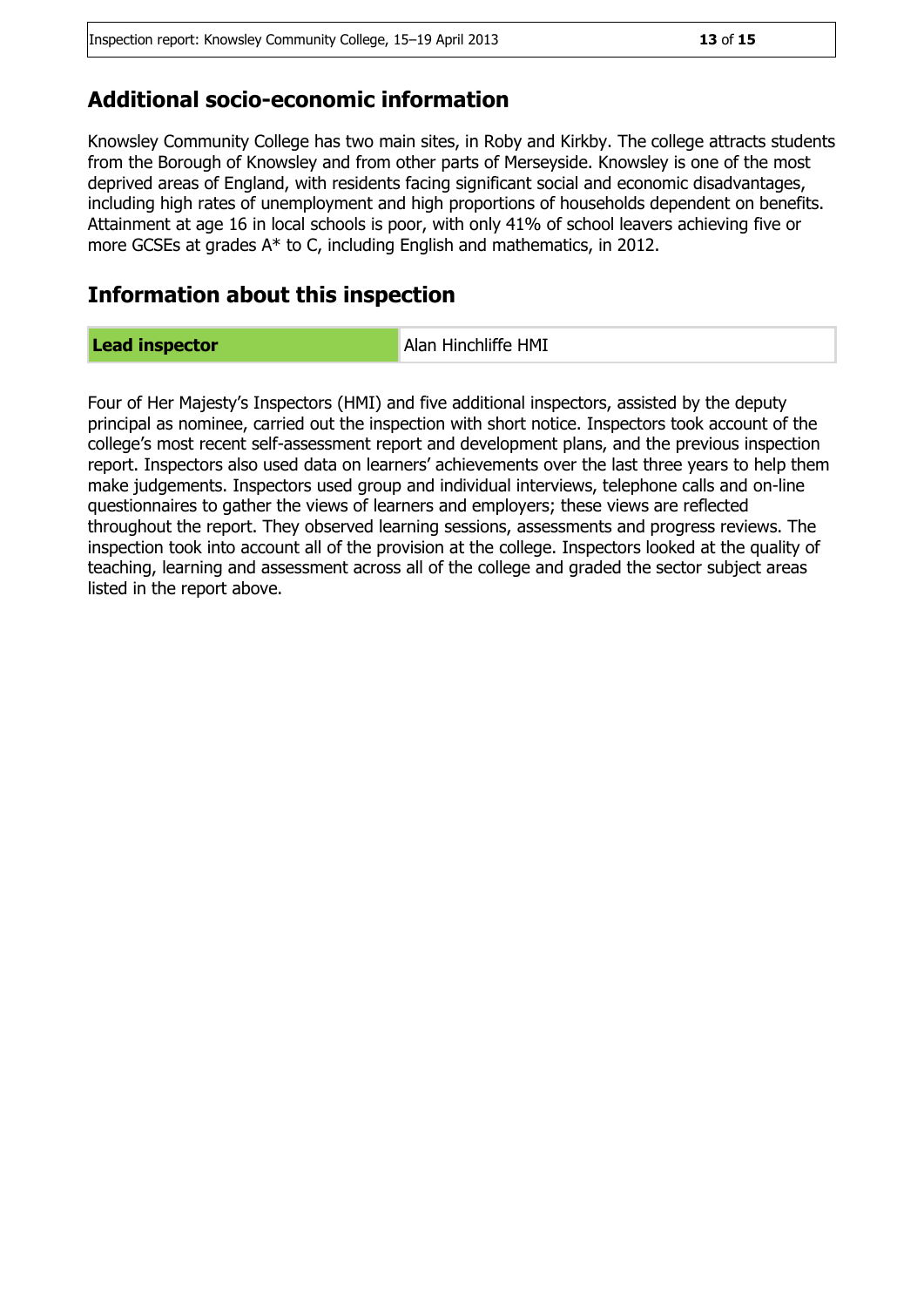# **What inspection judgements mean**

| Grade   | <b>Judgement</b>     |
|---------|----------------------|
| Grade 1 | Outstanding          |
| Grade 2 | Good                 |
| Grade 3 | Requires improvement |
| Grade 4 | Inadequate           |

Detailed grade characteristics can be viewed in the Handbook for the inspection of further education and skills 2012, Part 2:

http://www.ofsted.gov.uk/resources/handbook-for-inspection-of-further-education-and-skillsseptember-2012

Any complaints about the inspection or the report should be made following the procedures set out in the guidance 'Raising concerns and making complaints about Ofsted', which is available from Ofsted's website: www.ofsted.gov.uk If you would like Ofsted to send you a copy of the guidance, please telephone 0300 123 4234, or email enquiries@ofsted.gov.uk.



Learner View is a new website where learners can tell Ofsted what they think about their college or provider. They can also see what other learners think about them too.

To find out more go to [www.learnerview.ofsted.gov.uk](http://www.learnerview.ofsted.gov.uk/)